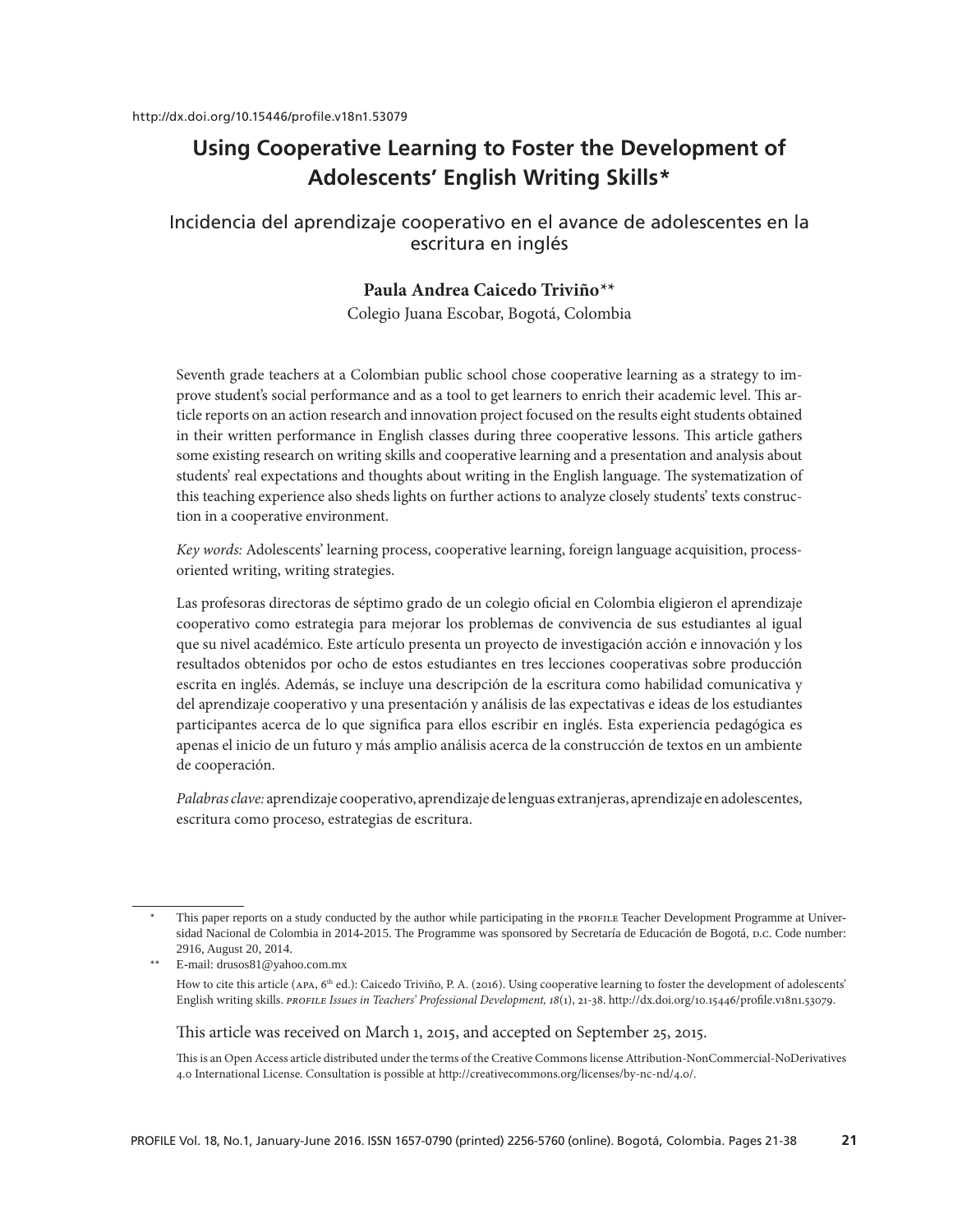### Introduction

*Juana Escobar School* is a public institution in Bogotá, Colombia, where students are continuously questioned about solving social problems with the strategy of promoting their autonomy and, at the same time, reinforcing their capability to see their partners as a support when it is needed to think about innovative ideas. The school community is distinguished by its heterogeneity which is reflected in the various problems students have in academic, discipline, and health aspects.

Seventh graders at the Juana Escobar School have made evident the problems they have with academic and social performance in different classes; their study habits, their examinations results, and their behavior during the classes are clear examples of this situation. These are the reasons why their assigned teachers decided to adopt cooperative learning (CL) as a strategy to reduce the negative influence these aspects have had on their classes, since cooperative lessons permit strengthening several features such as autonomy, leadership, partners' interaction, verbal and written communication, among many features (Arias, Cárdenas, & Estupiñán, 2005; Johnson, Johnson, & Holubec, 1999).

The abovementioned cooperative characteristics were integrated into English classes to help these seventh graders acquire a major consciousness of their learning process. This is because they have evidenced some serious difficulties in basic aspects of English as a foreign language (EFL) such as vocabulary acquisition and sentences construction. However, it was necessary to emphasize only one skill to make the project more narrow and precise. Having this and the English classes' characteristics in mind, it was considered as essential that these youngsters learnt how to write in a progressive but effective way. The writing learning process is a common teachers' concern (Almazroui, 2008). Many EFL teachers have difficulties with students' spelling of some words, the

copying of word by word from some texts, sentences arrangement, and the coherence of texts, just to name some. When learning to write, we usually tend to reproduce in written forms what we express orally and forget the importance contained in the edition of our texts, even if it is only a sentence. These complications become more momentous when what we want to say is supposed to be written in a foreign language; each student makes his or her own mistakes and it starts to be a challenge to the teacher to correct them and to make each learner overcome them. By writing cooperatively, these difficulties could be reduced; if each student among the group has a role to play (Johnson et al., 1999) and through his or her contributions the group reaches the proposed goal, each student would move forward in his or her learning process thanks to cooperative skills.

Consequently, the project objective was to analyze the role of cooperative skills/work in the improvement of students' writing skills and to be more specific about the results obtained in each planned activity; the research question was: What can be observed in students' writings when they are engaged in cooperative learning?

Because this article is intended to be a starting point in light of students' perceptions about writing in English, cooperative work and roles within a group when cooperating play a very important role in what learners do during the lessons, which may differ from what the teacher expects.

### Literature Review

#### Writing Skills

Foreign languages (FL) teachers may have certain difficulties teaching the four language skills (listening, speaking, reading, and writing) whether using several strategies or explaining them as separated aspects of the language and these problems become more evident when they want their students to make a significant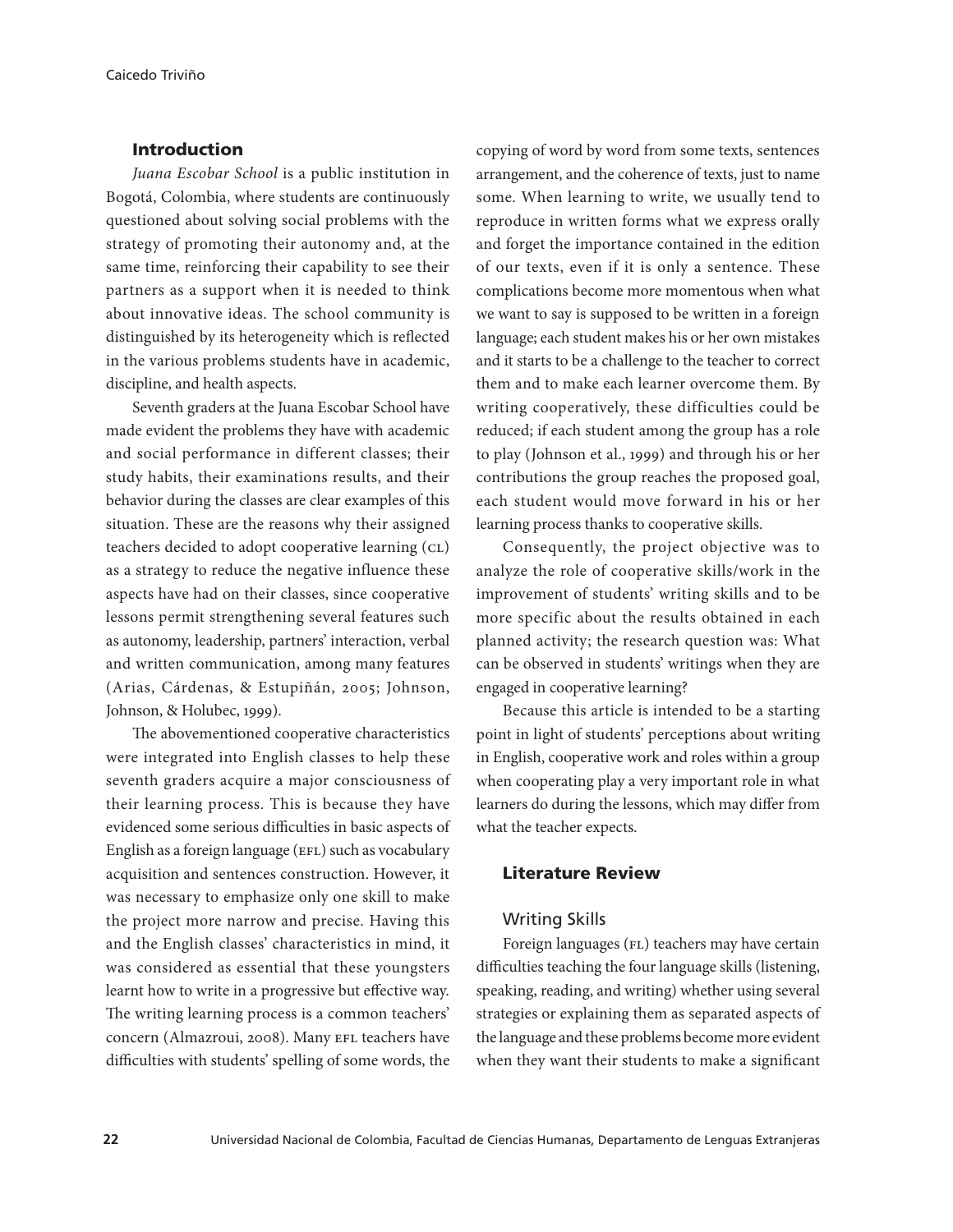improvement in their communication performance (Scott, 1995). Though there is no magic formula to acquire a certain skill suddenly, practice and the appropriate feedback from those who are "experts" can be a good starting point to develop a higher level in that skill. Let us see then what specifically occurs with writing skills.

Some time ago, literacy, as a right to everyone, was not really an important matter; it was related to the upper classes or some privileged groups which had the opportunity to be in contact with this communicative form (Rivers, 1972). Currently, it has become a necessity to be literate not only to know how to communicate with the closest people around us, but also to know how to do it within an academic or professional context (Hyland, 2009). To be more specific, writing—which is a "young" activity in relation to the evolution of the human being—has taken place in several fields in academic and personal life; such as feelings expression, academic purposes, social networks, or personal growth (Graham & Perin, 2007). However, it is yet a skill which needs to be taught in order to be properly used (Rivers, 1972) and there is no better place for this than school. But then, what is it that we call writing? What do we need in order to structure a well-developed piece of writing?

In regard to writing, we cannot forget the existence of several approaches that come from research and teaching practice (Yi, 2009) and have been used to support the validity of the effort to improve writing skills, not only in theory but also in practice through actions in the classrooms. Product oriented, process oriented, and reader oriented are the three main approaches which focus on the text, the writer, and the reader, respectively (Hyland, 2009). Because of the purpose of this article, the focus will be on the process approach.

Peregoy and Boyle (2001) affirm that in the 60s, writing was a students' creative activity in which teachers did not pay too much attention to the

mistakes the learners made but to aspects such as the content, the freedom in choosing the topic, and the novelty in each written text. However, this practice sometimes made it impossible to read the students' creations because of the numerous errors. Years later, this creative writing theory evolved into one that supported the idea of writing as a process; it placed emphasis on three perspectives which, according to Hyland (2009), have definitely supported this approach. The first is *expressivist,* in which "thinking precedes writing" (Hyland, 2009, p. 18). The second is *cognitive,* where writing is developed in five phases: *prewriting,* where the author conceives the ideas according to the potential reader; the *drafting* phase, where the writer puts the ideas on paper; the *revising*  phase, where the author evaluates the text from the perspective of giving a determined message or if the text is appropriately written according to the audience; if so, the text needs *editing* and then it will be ready for *publishing.* Finally, the third perspective, *social,* has to do with the particular situation of the writing process; the specific author's experience and context.

According to Harmer (2007) the steps mentioned in the cognitive perspective cannot be described as a linear process since in the middle of writing we may need to *re-plan* or *re-edit* our ideas in order to make a better final draft. That is the reason why in the academic field students may need to be supported during all the writing process, perhaps not only by the teacher but also by their partners who may offer interesting ideas; furthermore, learners have also the opportunity to check unknown meanings in print or virtual dictionaries or in reference books. This writing process leads to a continuous reflection on the texts elaboration and on new learning strategies; it is what Arapoff (1967) has described as *active thinking,* a way in which the writer organizes the ideas having in mind the purpose, relevance, and scheme in the text, thus he or she cares about other things apart from spelling. It is relevant that the writer considers who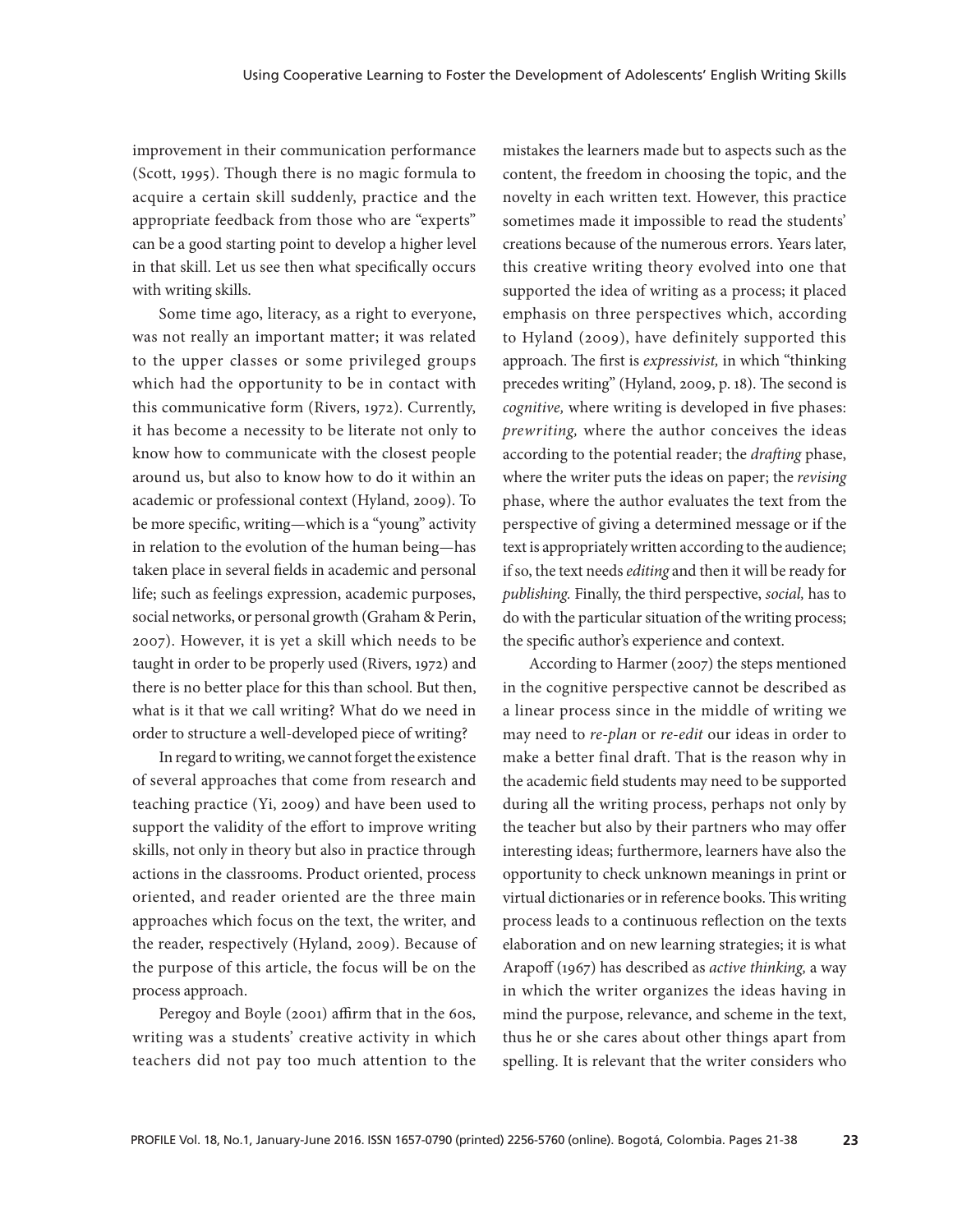the audience is, what the specific intention is when writing, and the register used to elaborate a more planned writing, which is clearly distinguished from the spoken discourse (Barnett, 1989; Harmer, 2007). The writer stops to think about how the different drafts are constructed and, progressively, this method becomes a skill that the learners start using daily.

Process oriented writing makes text construction easier by reason of having just one task at a time (Peregoy & Boyle, 2001); it becomes a more friendly activity which is not felt as a "must" but as an enjoyable encounter with one's own thoughts. In addition, process oriented writing develops into a much more interesting assignment for learners and teachers alike; it is not only a matter of having in mind an idea and capturing it in a text but also a process of building carefully the ideas to be transmitted and the feedback that will be given about that written work (Barnett, 1989). Teachers are much related to the way students assume their writing skills; it is a big responsibility to give an encouraging opinion about students' expressions of their impressions and ideas; teachers should also be active thinkers before leading their learners into the writing process.

Regarding writing in EFL, Figure 1 summarizes the perspectives some authors have about this topic. These perspectives can be divided into four categories: learning through the process, advantages of writing in FL, disadvantages of writing in FL, and feedback.

According to the authors in Figure 1, when students are writing in a second language (L2) they become more confident thanks to the subdivision of steps during the process. They learn macro strategies while they are in this practice of prewriting, drafting, revising, editing, and publishing and micro strategies when they devote themselves to the text form; then, students are explicitly learning the process oriented writing (Barkaoui, 2007; Hinkel, 2015; Leki, Cumming, & Silva, 2008; Peregoy & Boyle, 2001).

The advantages mentioned by these researchers about process oriented writing are (a) the importance the students' experience has when they are writing; that is, learners have a certain degree of freedom, they find the possibility of coming back to check what they have produced so far; (b) they have also the opportunity to start writing even if they do not know the FL perfectly, thanks to the knowledge they have of their mother tongue; (c) in several opportunities it proves easier for students to communicate in writing than by speaking, especially when they do not feel confident enough to stand in front of the class; and (d) little by little, students find their own writing style (Barkaoui, 2007; Hinkel, 2015; Leki et al., 2008; Peregoy & Boyle, 2001).

Regarding the disadvantages of process oriented writing, first, the L2 learner could be among a multilevel group, even regarding L1 literacy knowledge, and this situation could affect his or her appropriate performance. Second, the spelling correction in academic texts is limited, which may affect the conventional language learning rules and the future performance these students will have with a more advanced writing.

Regarding feedback, students are motivated by the fact that they receive comments not only from the teacher but also from their partners. This makes the process of writing to be less like a pressure for the student and more like a cooperative space to share knowledge within a friendly environment; much of it occurs as a class discussion rather than as an individual exercise.

#### Cooperative Learning

Cooperation is one of the paths humankind has followed along its evolution. It has permitted people to leave their primitive lives, become more human, learn from others, and also teach what has been necessary to move forward as a species (Ferreiro & Espino, 2000). Cooperation can be conceived as more than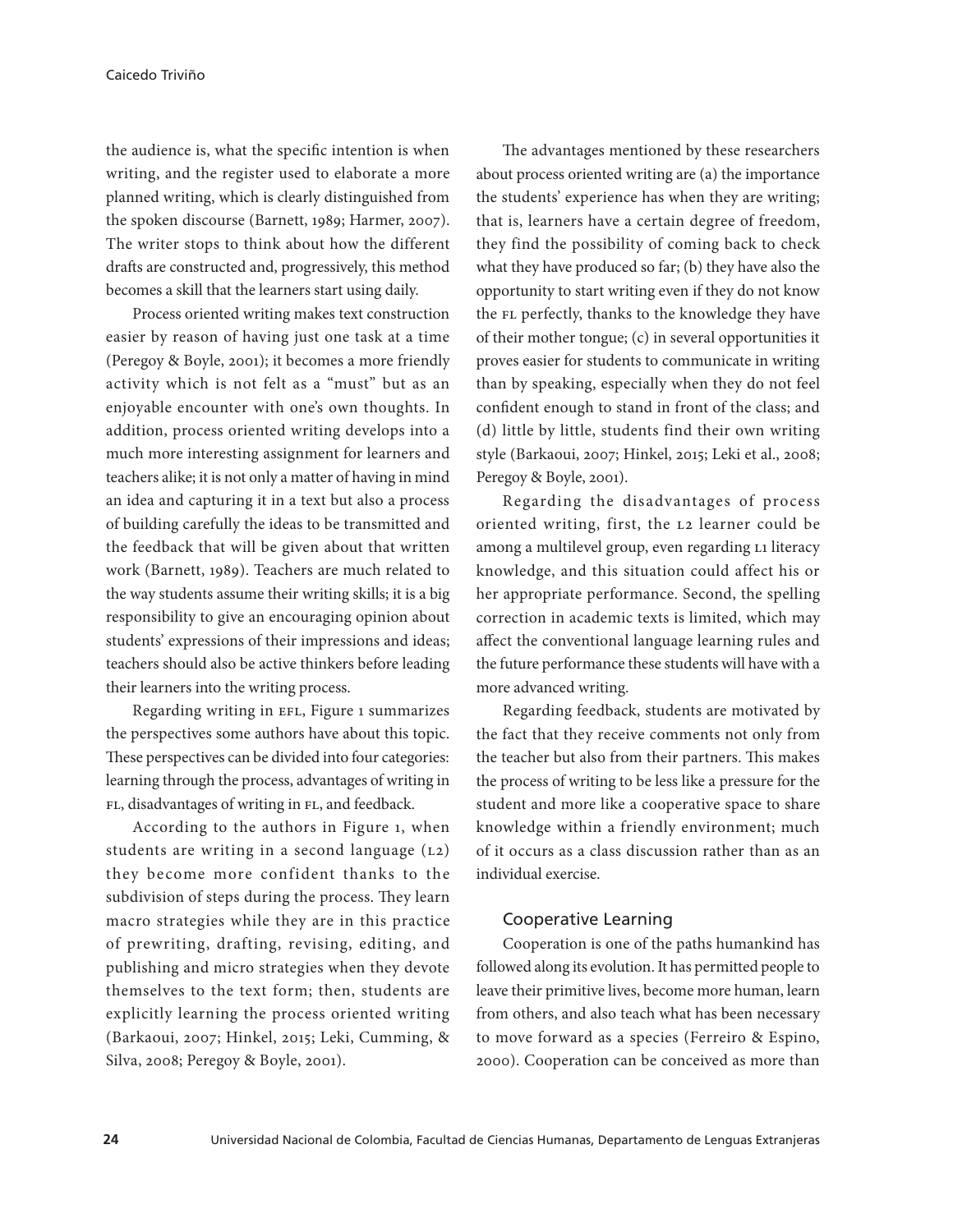| Peregoy & Boyle (2001)<br>1. Students write from their experiences.<br>2. Writing helps in revising and editing.<br>3. More freedom while writing since there will be more time<br>to correct possible errors.<br>4. Every step during writing permits students to be more<br>confident and have a more conscious learning. | Barkaoui (2007)<br>1. Acquisition of macro strategies (cognitive) and micro<br>strategies (form and word searches).<br>2. Explicit teaching of the writing process.<br>3. Feedback gotten from partners is motivating and useful.<br>4. Teacher feedback must be balanced and not overwhelming<br>neither careless in order to keep the student motivated.<br>5. Feedback could be done as a class discussion to realize how<br>some errors affect writing and how to face them.<br>6. Provide students with opportunities to write even if they do<br>not have the needed mastery for doing it. |
|-----------------------------------------------------------------------------------------------------------------------------------------------------------------------------------------------------------------------------------------------------------------------------------------------------------------------------|--------------------------------------------------------------------------------------------------------------------------------------------------------------------------------------------------------------------------------------------------------------------------------------------------------------------------------------------------------------------------------------------------------------------------------------------------------------------------------------------------------------------------------------------------------------------------------------------------|
| Leki, Cumming & Silva (2008)                                                                                                                                                                                                                                                                                                | <b>FL writing</b>                                                                                                                                                                                                                                                                                                                                                                                                                                                                                                                                                                                |
| 1. Due to the fact that L2 writers probably already have a                                                                                                                                                                                                                                                                  | <b>Hinkel (2015)</b>                                                                                                                                                                                                                                                                                                                                                                                                                                                                                                                                                                             |
| certain literacy degree in L1, they can take that knowledge                                                                                                                                                                                                                                                                 | 1. The writer finds his own style.                                                                                                                                                                                                                                                                                                                                                                                                                                                                                                                                                               |
| to help create the assigned texts in L2.                                                                                                                                                                                                                                                                                    | 2. The teaching of inflexible academic writing is limited.                                                                                                                                                                                                                                                                                                                                                                                                                                                                                                                                       |
| 2. Learners are more willing to write than to speak in L2.                                                                                                                                                                                                                                                                  | 3. ESL learners could be at a disadvantage since the process                                                                                                                                                                                                                                                                                                                                                                                                                                                                                                                                     |
| 3. Students are more likely to improve their writing abilities                                                                                                                                                                                                                                                              | approach does not permit them to acquire the same                                                                                                                                                                                                                                                                                                                                                                                                                                                                                                                                                |
| with the support of partners and teacher.                                                                                                                                                                                                                                                                                   | vocabulary as first language (L1) learners and then                                                                                                                                                                                                                                                                                                                                                                                                                                                                                                                                              |
| 4. L2 learners could be among a multilevel class even in L1                                                                                                                                                                                                                                                                 | academic writing would be a critical weakness when they                                                                                                                                                                                                                                                                                                                                                                                                                                                                                                                                          |
| literacy.                                                                                                                                                                                                                                                                                                                   | are asked to produce more advanced level texts.                                                                                                                                                                                                                                                                                                                                                                                                                                                                                                                                                  |

**Figure 1.** Foreign Language Writing Characteristics

just sharing with others; it implies having in mind a particular goal and working with enough spirit and responsibility to complete it. This notion applies also to classrooms where in many opportunities we can observe that students have an objective but many of them do not know how to achieve it or do not even have the opportunity to try because of the competitive classroom environment. At this point, CL could be a solution to this lack of interest or empathy.

CL is a concept which embraces many different aspects that can be easily associated with a harmonious learning environment; it is

a strategy for the classroom that is used to increase motivation and retention, to help students develop a positive image of self and others, to provide a vehicle for critical thinking and problem solving, and to encourage collaborative social skills. (Calderón as cited in Christison, 1994, p. 140)

This conception permits taking into account not only academic purposes in class but also goals related to students' self-esteem, new ways of thought, or a conscious and a critical point of view about the relation with others. If we describe CL main components, it can be easier to understand a little more about what it implies.

According to Johnson, Johnson, and Holubec (1995) and Arias et al. (2005), CL is related to five main principles:

*Positive interdependence:* Students have the responsibility of acquiring certain learning but they have also a commitment with the learning of the other participants of the group.

*Promotive interaction:* During the discussions about the purposed topic in class, students are reinforcing their educational progress.

*Group processing:* can be defined as the selfevaluation each group makes at the end of the lesson; they reflect upon their achievements and errors during the proposed activity. This allows the group to improve continuously in the positive interdependence acknowledgement.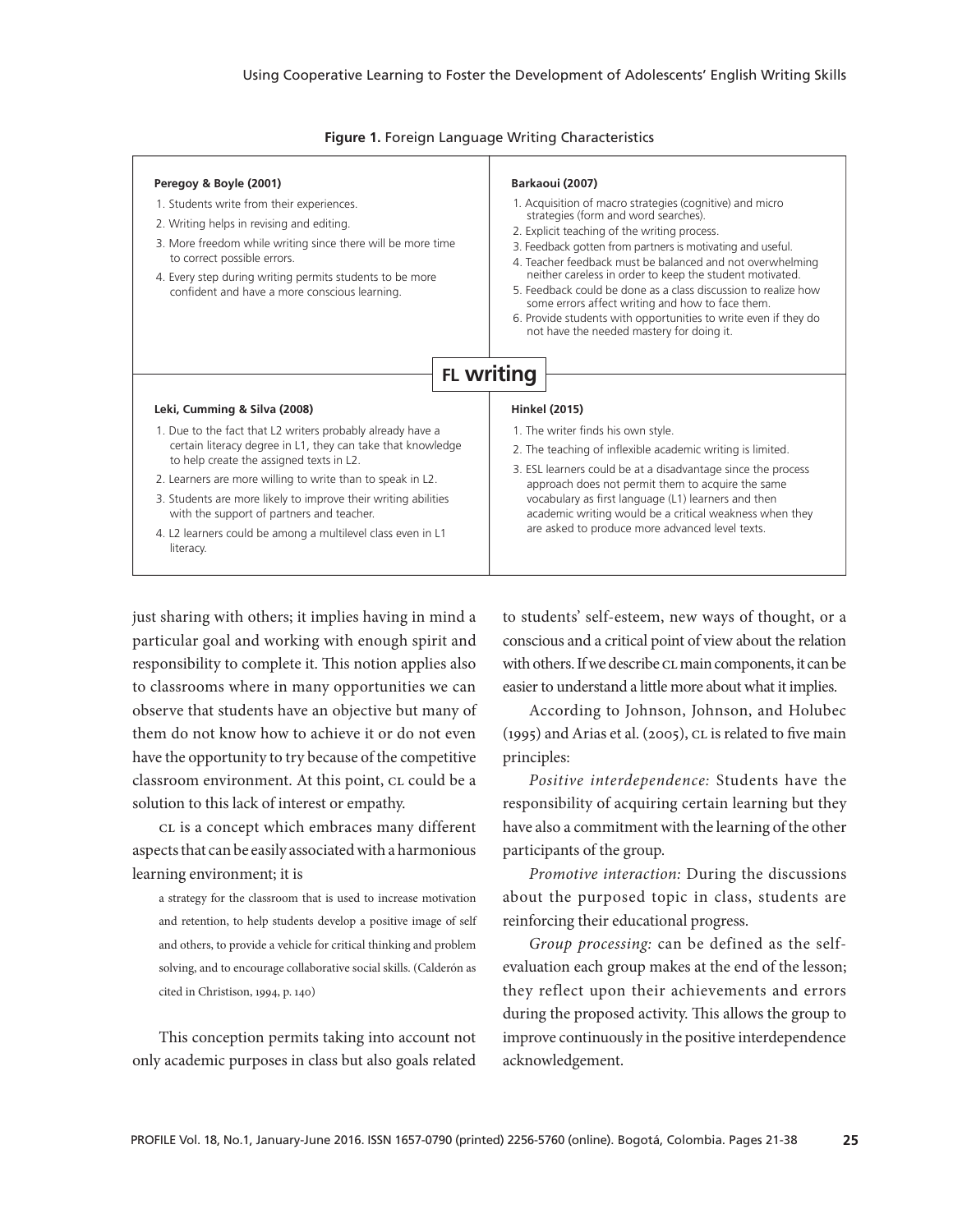*Cooperative skills:* CL turns out to be a complex task since students are asked not only to learn academic skills but also interpersonal skills that must be taught by the teacher to help learners entirely handle them and become participants in real teamwork. Learners must then know each other, trust each other, communicate effectively, support each other, and solve possible conflicts constructively. The emphasis the teacher makes on each skill depends on the needs the groups have through the lessons.

*Individual accountability:* Each learner is supposed to make a certain effort if the group has really achieving a goal in mind. For that reason each one is assigned a different role during the activities. Johnson et al. (1999) go further when they propose different types of roles the learners could assume according to the requirements they have to meet:

Roles to help the group formation.

Roles to help the group to work.

Roles to help the students to express what they know and relate it to previous knowledge.

Roles to help to encourage the learners' thought and reasoning.

The roles which are the most relevant for this research are the roles to help the group to work, those in which the group achieves its goals and keeps efficient relations. The ones chosen for the project were (Arias et al., 2005):

Organizer: guides the group work, makes sure everyone in the group has the opportunity to participate.

Recorder: takes notes of the group's decisions, keeps the documents the group uses and produces.

Observer: corrects possible mistakes in explanations and summaries, controls the group timing.

Relationer: helps the group relate previous knowledge with the new knowledge and ensures that everyone in the group is following the presented topic.

### Cooperative Writing

This strategy differs from the one of writing alone since students have the chance to overcome as a team the possible obstacles they may face in an individual task; vocabulary recognition, brainstorming about any chosen topic, giving a certain structure to the text they want to elaborate, and error correction (Curry & Hewings, 2003).

Elements like individual accountability and positive interdependence are continuously implemented when writing cooperatively (Duin, 1986); each student has his or her own responsibility about making a positive contribution to the group in order to reach the proposed goal and thus, discussing the means that could lead to that objective.

Every time students are involved in a cooperative activity, they have the chance to reflect upon their performance during such activity; when sharing these ideas with their partners, they are taking advantage of promotive interaction and reinforcing the social skills required to make this approach more than a matter of group activity. The characteristics combination already mentioned creates the perfect environment for learning under agreed parameters, receiving useful and friendly feedback, sharing ideas respectfully, and permitting everyone in the class to improve personally and as a team.

#### Method

I carried out a study that followed the principles of action research and innovation in education (McNiff, 2013; Mills, 2007) which came from my interest in the difficulties some of my students had in putting their thoughts or ideas on paper when writing in English. The research mentioned was implemented having in mind the real situation of four seventh graders' courses around social and academic aspects and included CL principles as an approach to help those students to be more conscious about their performance during some of the classes they attended. This proposal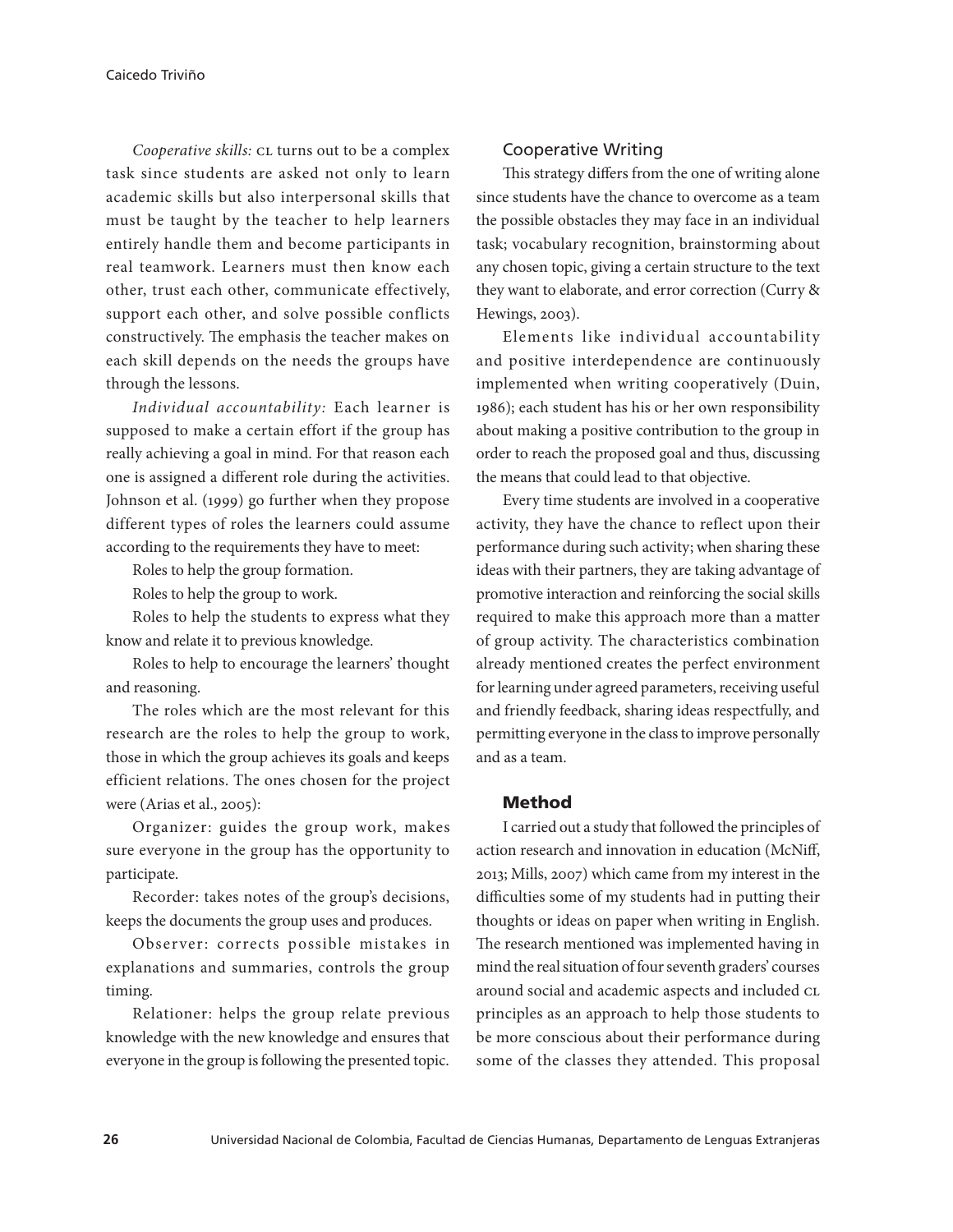on cooperative learning was made by the school counselor for the assigned teachers in that grade, and after reading and gathering some information about this approach, these teachers, me included, considered that each one of the four seventh grade courses had to be divided into nine groups of four learners, each student with a different cooperative role. The groups were arranged taking into account the students' academic level, their learning style (Vallejos, n.d.), leadership characteristics in some of the students, and their social behavior during the classes. After the groups were organized, each assigned teacher started to plan the lessons following CL procedures (Arias et al., 2005) according to the needs of the courses and the corresponding topics included in the curriculum.

Even though I worked with the four classes mentioned, I decided to focus on just two groups: Group 1 (students A, B, C, and D) and Group 2 (students E, F, G, and H) which were selected at random to make my research much more focused. Consistently, I decided to concentrate on the possible effects CL could have on these students' writings due to the fact that our classes in the previous year emphasized written production and the results were not what I expected; students had problems constructing appropriate and coherent texts.

### Procedure

As has already been mentioned, the intention of implementing CL in the English lessons was to revise the effect that approach could have on students' progress while writing in an FL. Taking that aspect into account, it was necessary to plan three different lessons, carried out from September to November 2014, which involved written activities and distributed work for each group. The first two activities had comparative adjectives as a main topic and the third one was a free writing exercise. After each lesson, students and teacher evaluated their processes through cooperative skills management. The classes

were planned according to Arias et al. (2005) "Global vision" of a cooperative lesson (p. 135) in which they propose five steps towards a well-developed lesson: (a) previous decisions and objectives approach, (b) lesson approach, (c) monitoring and intervention, (d) evaluation and processing, and (e) activities explanations to the students.

The lessons were developed in six stages following the phases Burns (1999) presents as not necessarily separated or exclusive from each other: exploring, identifying, and planning; collecting data; analyzing and reflecting, hypothesizing and speculating; intervening and observing; reporting, writing, and presenting (see Figure 2). These phases though did not follow a strict order during the research development.

**Stage 1.** Before the first lesson was developed, students answered individually a brief questionnaire (Appendix A) so that the teacher could learn their impressions corresponding to writing and both individual and group work. After this activity, I was able to get an overview of what the previous knowledge of the students was concerning the topics which would become our main subjects in the coming lessons.

**Stage 2.** In Lesson 1, we did comparative sentences writing (Appendix B); students were asked to write a sentence in cooperative groups using an adjective I gave them on a piece of paper. In the group they assumed the correspondent cooperative role assigned by the teachers. The student performing the role of relationer checked the comparative rules to help the group remember the necessary information for writing this kind of sentences; the recorder took notes about their partners' ideas; and the observer corrected possible mistakes in the sentence. When they finished, the organizer dictated the sentence to the teacher or passed it on a piece of paper for the sentence to be written on the whiteboard and later made the appropriate corrections. This lesson was developed in five rounds.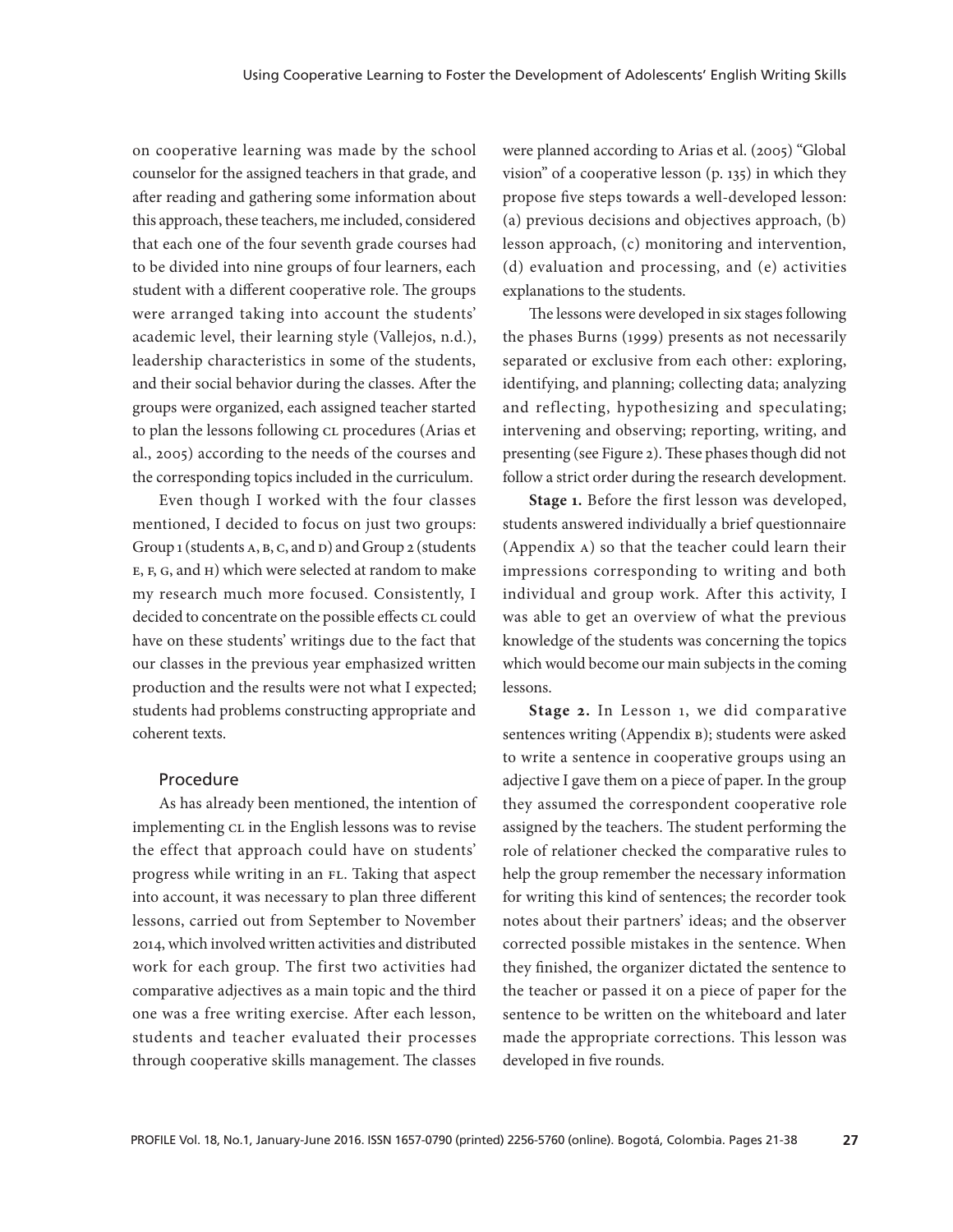



**Stage 3**. In Lesson 2 "The Old Me," students took some time to draw themselves at the age of 5; later they were asked to discuss with the group which personal and physical characteristics could be included in a written description of them at that age. Next, they had to write each one's description taking into account that they had to compare the kids they used to be with their present adolescent selves.

**Stage 4**. Questionnaire 2 just involved two headings for the student to complete:

- 1. I think the activity done the last lesson was…
- 2. While doing last lesson activity I felt…

In this way, I could monitor the success of the activity in terms of pertinence for the students and see if they were as engaged with it as I considered they were.

**Stage 5**. In the free writing activity students grouped to write a paragraph in any style and register according to their preferences. They could choose whether they wanted to write among the set groups or if they wanted to write in pairs or individually (the implications of working individually while in a CL lesson will be discussed in the findings section).

**Stage 6**. At the end of the lessons, students were asked (Questionnaire 3) about their impressions and feelings about their performance during the classes mentioned (Appendix C).

#### Findings

The data collected came from questionnaires, lesson plans, observation, and field notes that were analyzed following the principles suggested by Burns (1999) in which reflection is a continuous matter during the whole investigation process.

When I began the study, I started separating different types of data in folders and had a sheet of paper in each one for note taking. In this way, it was easier to start scanning and comparing data to find general patterns in the samples related to the objective of the project.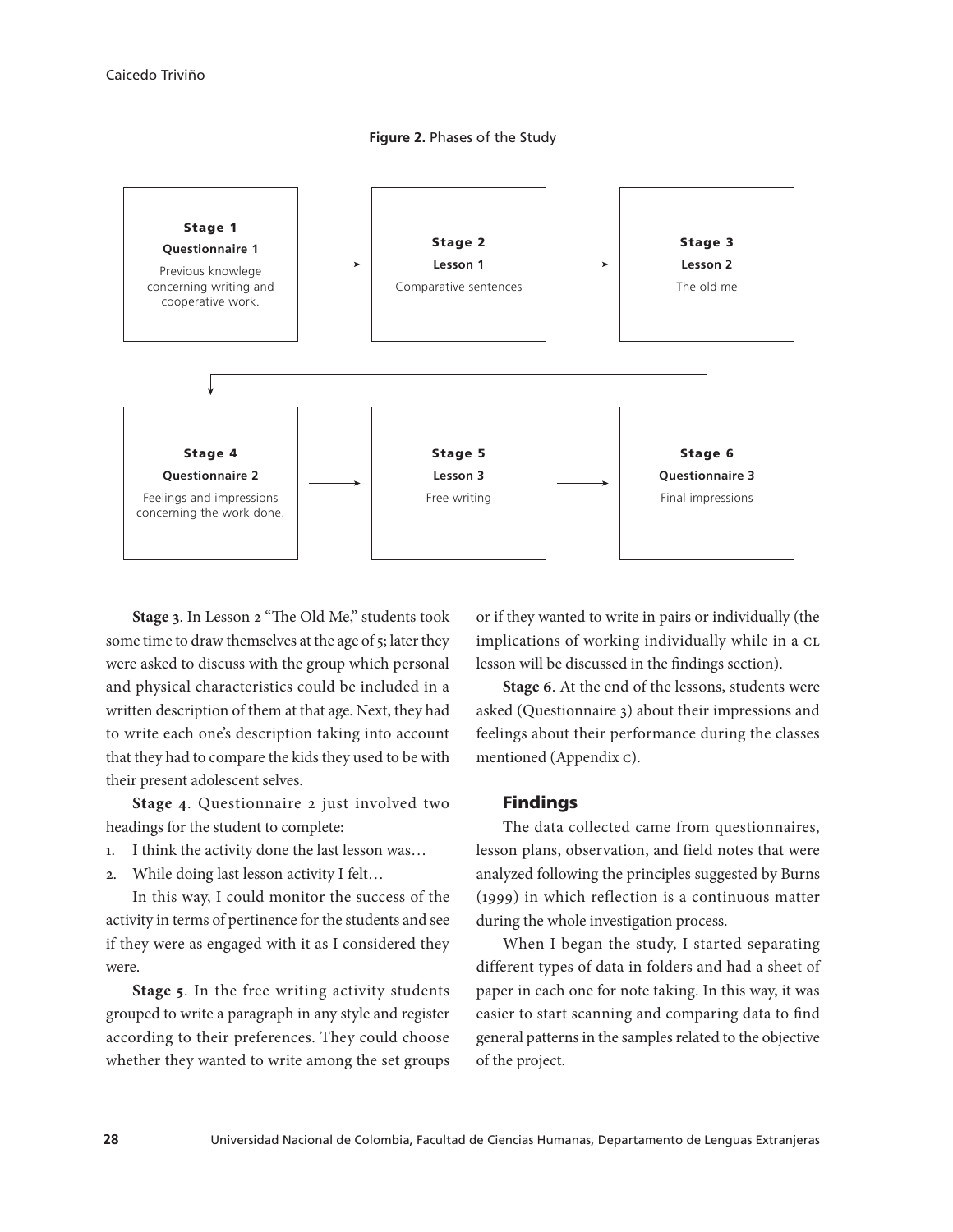The information was narrowed from those patterns, which took a lot of time since the questionnaires I was dealing with contained openended questions which made students' answers more realistic and related to their feelings and thoughts. In comparing the data, I created charts to group the eight students' answers and see more clearly the categories mentioned and repetitions in some of the students' answers. From all this analysis two categories emerged: *Cooperative Work Role in the English Classroom* and *Students' Cooperative Process Oriented Writing.* 

# Cooperative Work Role in the English Classroom

The analysis of this category led me to center on the five principles of CL: positive interdependence, promotive interaction, individual accountability, group processing, and cooperative skills.

Although students had a general vision of cooperative work before the lessons started (Appendix A),

Everyone gives an opinion to make the work be okay. (Student A, Recorder)<sup>1</sup>

The one who doesn't know can be helped by the others, which is team work. (Student G, Observer)

they had serious difficulties when understanding and implementing their roles within the group and assuming such role as a part of the entire cooperative process maybe because, in spite of the fact that in every one of the three lessons students had the same roles, they were in some way modified by the lesson contents and dynamics. For example, the recorders who were in charge of taking notes and keeping the group documents confused the moments when they were supposed to write their partners' comments, engage in brainstorming, or create ideas for composing the required texts for each lesson.

The difficulties mentioned were made evident during all the classes when students constantly asked about what they were supposed to do as organizers, relationers, observers, or recorders. It was, of course, disappointing, since I devoted around 7 or 10 minutes at the beginning of these lessons to arrange the classroom, explain the roles assignment, the academic and cooperative skills objectives of the lesson, and the times for each step in it (Appendix B). However, all this information was a continuous question during the whole class.

Besides this, I observed that the positive interdependence (Johnson et al., 1995) decreased progressively in the two groups. In Lesson 1, students were very interested in ensuring that the whole group was involved in the activity and the sentence construction process; in Lesson 2, only students B, D, and E performed the activity as it was proposed. Student A was continuously standing up and the other students just made their self drawings and did not write any comparative sentence. In Lesson 3, which I considered would be the most productive in terms of attitudes and performance to be analyzed, the results were the opposite. As students could make the decision of not working within the complete group but in pairs, some of the students in Group 1 even decided to work individually and when I asked about the reason, they argued they did not want to have to reach an agreement about the topic, so they preferred to work this way and avoid conflict. However, at the moment of checking the work done, only Student B was doing a paragraph about her routine.

Group 2 decided to work together and asked many questions regarding grammar and appropriate vocabulary. These discussions and continuous questioning about the right path to achieve any goal (Durán & Vidal, 2004) are what confirm the previous conception students had about cooperation before the lessons began:

<sup>1</sup> The samples in this article have been translated from Spanish.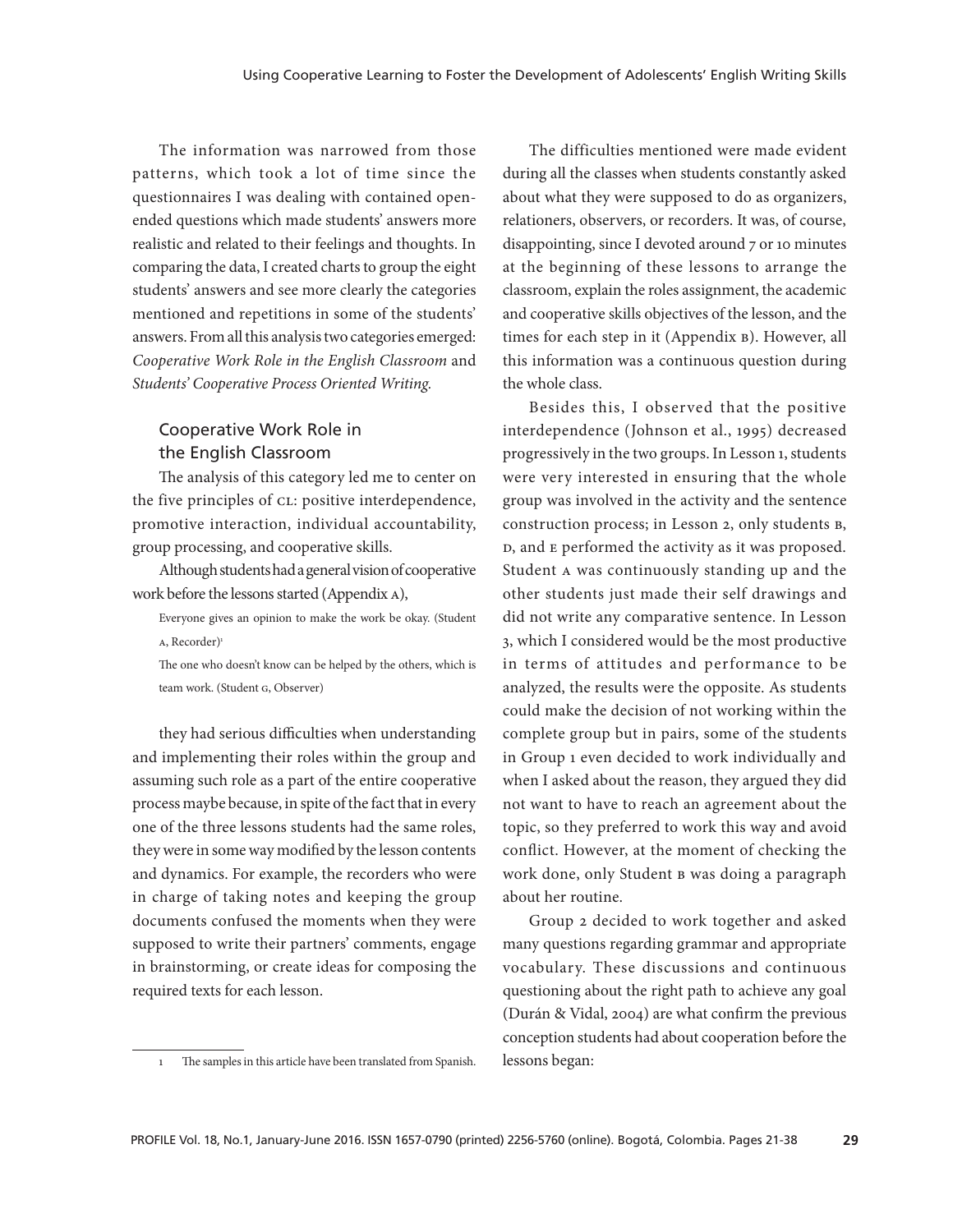#### Caicedo Triviño

The whole group is thinking, everybody can give an opinion and is more likely there will be right answers. (Student E)

Regarding group processing, even when I considered that self-evaluation would be a difficulty in terms of the objectiveness students could have at the moment of evaluating cooperative skills management during the lessons, I have to say it was very productive. As I monitored the groups, I observed positive attitudes towards the effective achievement of the proposed goals given at the beginning of each lesson. Students told each other off for standing up and leaving the group, for making so much noise, for not performing their role within the group, and so on, and at the end of the lessons, when the moment came to make the groupprocessing chart (Figure 3) and evaluate everybody's work, they did not forget any of these details.

Figure 3. Lesson 2, Group 2 Processing-Chart<sup>2</sup>



In Lesson 2, for example, the cooperative skills students evaluated were:

- 1. Stay in the group
- 2. Speak in a quiet voice
- 3. Express ideas and opinions
- 4. Promote partners' participation
- 5. Help partners to remember

Students E and H clearly stood out because of the accomplishment in all of the skills which facilitated the academic purposes of the lesson. These cooperative skills were not purely academic but were more related to social performance of each group inside the whole class or as a whole constructing the best conditions to move forward in each step of the lesson.

On the part of the learners, after making an approach to cooperative work, they considered it as a useful tool to improve their skills. Regarding cooperative skills roles during the lessons, they see the relevance of having a role in a group, if it is so that they want to achieve a certain goal. Nevertheless, in many opportunities there was a notorious decrease in the roles assumption as the activities became more formal; this contradicts what they said in the Questionnaires 1 and 3:

I liked [my role] very much because I could listen to the others' thoughts. (Student E, Relationer)

[My role made sense] because we learnt to work more orderly. (Student D, Organizer)

Some students believed they perform better if they work in a group; they think their ideas have more support if their partners act as a guarantor of the thoughts and impressions they have (Appendix A). This is a positive aspect if we consider only CL as a tool in class, but if we ask students to work individually in any moment this mistrust could become an obstacle for the learner to participate effectively in class.

# Students' Cooperative Process-Oriented Writing

During the project development, it was possible to identify several aspects related to the students' writing and cooperative skills. Learners recognized writing as a process since in the cooperative lessons they were always elaborating previous drafts to come up with the final text; every time they were asked to write they did it first in their mother tongue; moreover, they used to have an extra piece of paper apart from

<sup>2</sup> Figure 3 headings from left to right: Members (E, G, F, H) and skills  $(1 to 5)$ .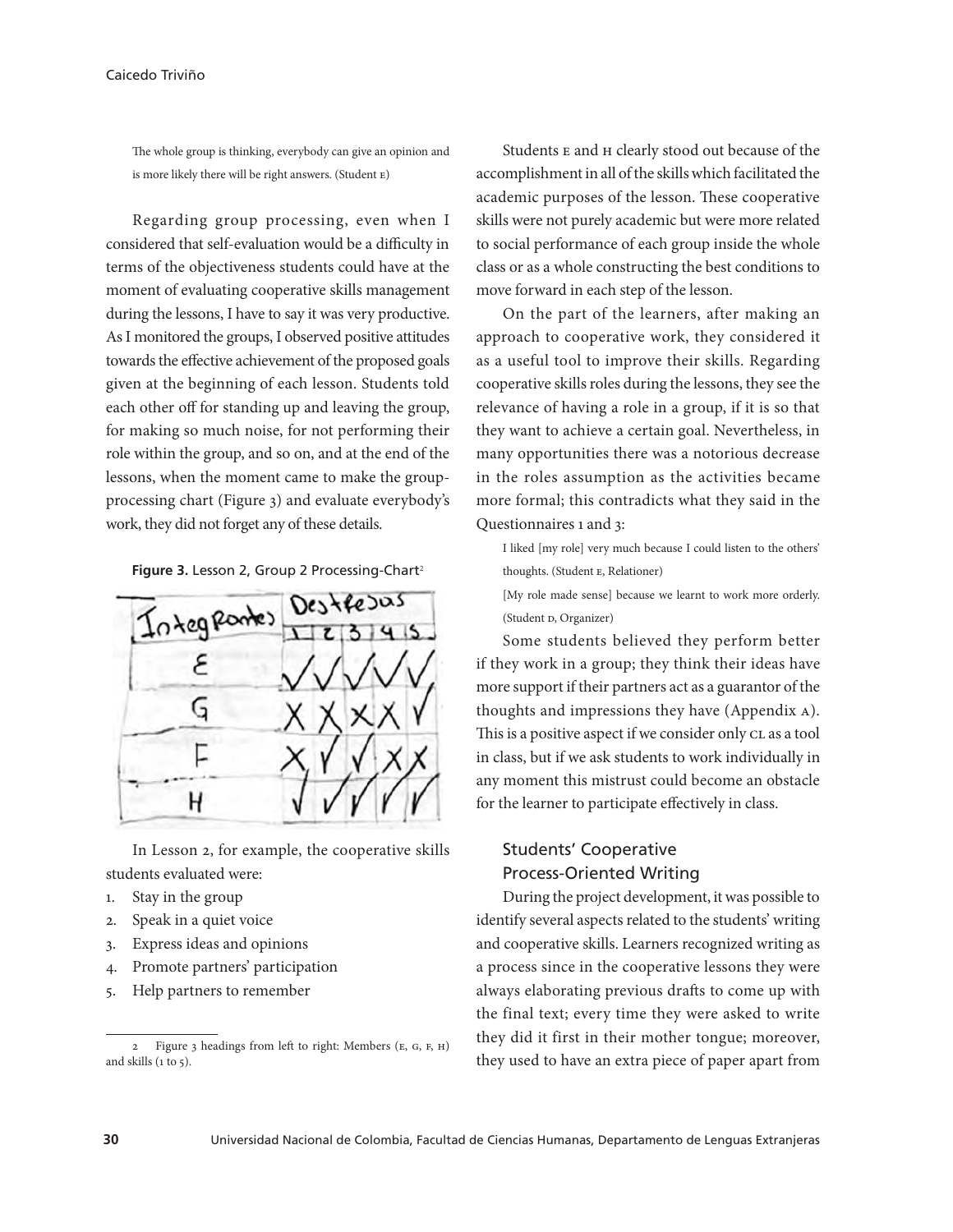their notebooks to arrange sentences from their ideas (Peregoy & Boyle, 2001). This implies they gave real importance to writing; it is something they wanted to do step by step in order to give the right message to their reader (Barkaoui, 2007).

However, when teaching adolescents it can be hard to get them involved in the same manner in the activities the teacher proposes, and in this case, it was not the exception. From the eight students who contributed to this project, only three did the activities showing responsibility and real commitment during the entire process, which affected to some extent the "success" of the tasks done.

During Lesson 1, it was interesting to see how every student in the two groups was committed to do the task of building sentences. They participated and worked on the coherence and syntax of each sentence, they seemed to be interested in writing accurately and they did so; after two rounds of comparative sentences, they started writing coherently (Leki et al., 2008). Lesson 2 "The Old Me," was a little less productive since, as I explained before, only three students decided to work on the activity (Figure 4), and they did an amazing job since they easily completed the task working almost individually, though it was not the pedagogical objective.

In Figure 4 it is evident Student D made an effort to write coherent sentences taking into account grammatical aspects. During the lesson, she was continuously asking if she was doing a good job, and in this manner took advantage of the editing and revising steps in process oriented writing, which permitted her to be more confident about the text she was creating and at the same time about her learning process (Peregoy & Boyle, 2001). Student D was interested in making her message clear to the reader and she wrote regardless of the fact she did not know all the vocabulary she wanted to use (Barkaoui, 2007).



**Figure 4.** "The Old Me:" Sample From Student D

Lesson 3, free writing, was an opportunity to identify some mistakes students made when using the dictionary and for the teacher to check closely the writing process of the students who decided to complete the activity.

Student B, for example, started by writing in Spanish first to clarify her ideas and then she started to translate. She did not seem very sure about her vocabulary knowledge and AFTER all, she did not want to receive help from her partners as she could only trust the dictionary and me when writing.

Yesterday when more leave of school I went where my grandmother and placed to play football, baseball and secretly, with my cousin later more accompany to my grandmother to buy the market, later I went to the house, see TV to my put sleep. [*sic*]

In relation to Group 2, they did cooperative work in this lesson and wrote about ghosts.

The ghost are transparent and fly, also are white and bad, the ghost are small and big the like live in the darkness. my like that the ghost frighten to people. [*sic*]

They were concerned about the accuracy of the text and asked questions about the syntax; however, the use of dictionary was reduced. They were confident (Peregoy & Boyle, 2001) and motivated by the fact that they obtained mostly feedback from the group (Barkaoui, 2007). Process oriented writing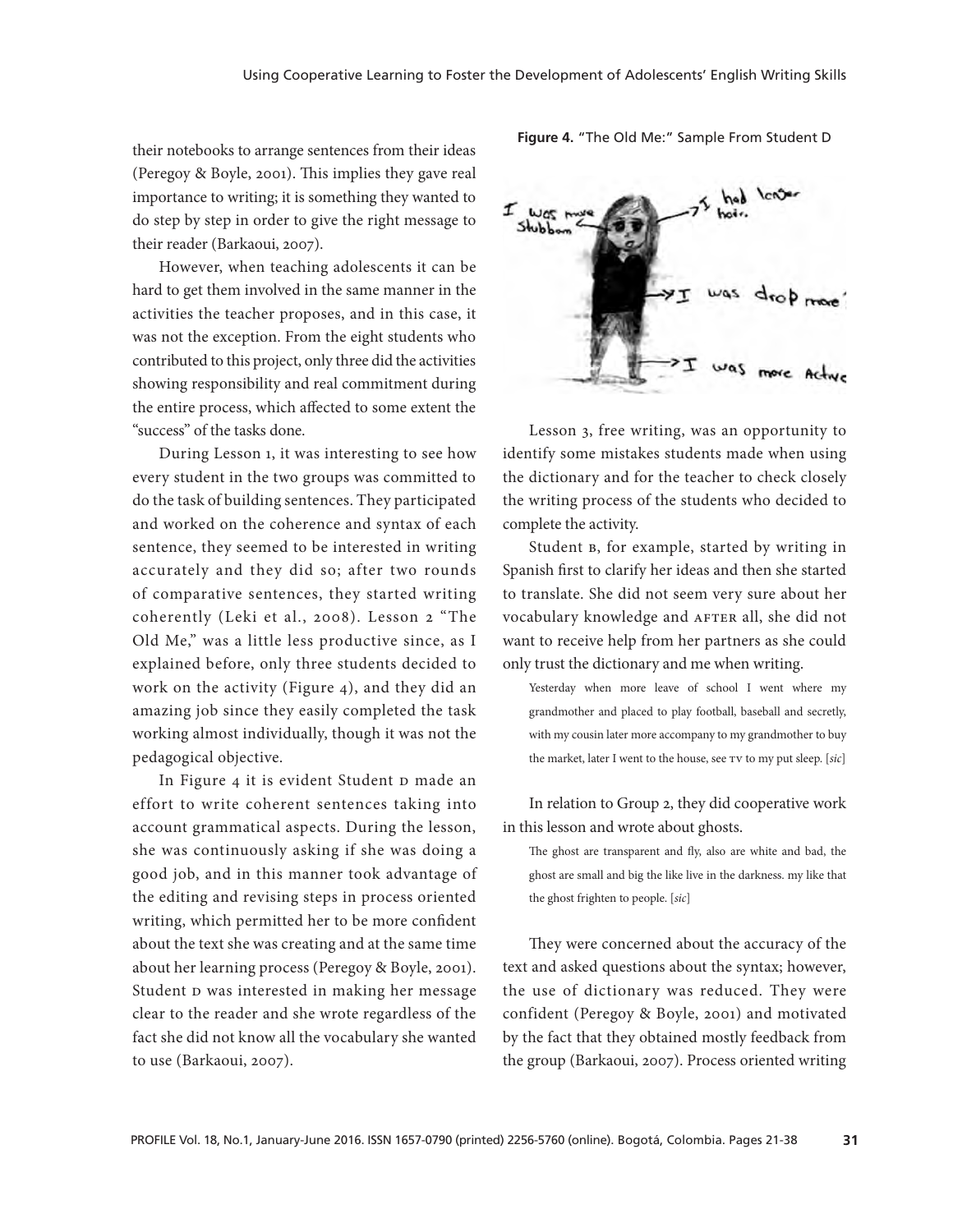was a motivation for this exercise due to the support students had from each other in editing, the freedom at the moment of choosing a topic, and when they asked the teacher about any possible mistake they made. It will always be motivating to see students who make an effort to write and express their ideas or points of view in English even when they do not comprehend grammar rules completely.

### **Conclusions**

After analyzing the role of cooperative work in the improvement of students' writing skills, which was the project objective, I can conclude that CL and writing skills can be worked together to improve several academic and personal skills. Nevertheless, I consider that three lessons did not provide enough time and practice to achieve all the expected results. There are many aspects to consider in the implementation or improvement of this approach application if it is going to be used as a learning strategy.

Surveys are a determinant starting point to know students' real expectations and a tool to track the perceptions students have about the work developed in classes, not only in cooperative lessons but as a constant evaluation of the teaching processes.

Before implementing cooperative lessons, students should have one or two informative lectures about the elements involved in such classes. This could have many advantages, firstly, for the teachers, who can receive from the students questions about the cooperative features which would permit improvements in the lesson plans and provide a wider knowledge of such features. Secondly, for the students, who could find it interesting working in teams if they consider the ideas of progress, help, and cooperation as instruments which, properly used, would take their strengths or weaknesses to a different level.

Cooperative lessons work to improve social skills in the classroom; unfortunately, the sample groups could not work in agreement with the groups' organization

the teachers proposed but I consider it was more a matter of time than of cooperative skills themselves. We were already ending the school year and did not have time to use other strategies like rearranging the groups according to the students' empathy.

Having in mind the research question, I ask what could be observed in students' writings when they were engaged in cooperative learning, disregarding the difficulties involved in writing in L2. Processoriented writing is an excellent starting point to revise students' interests in writing, ensure their vocabulary improvement, their style correction, and how confident they are in the abilities they have. Even though the project lasted a few weeks, there was enough time for the students to notice the importance of a step by step edition when writing coherently; this, I consider, will be useful when they face text construction in future lessons, since they will feel more independent about resorting to their previous knowledge. During the project, learners started to be more conscious about the importance of expressing their ideas on paper to make others understand the message and although on many occasions they preferred to use Spanish in some daily expressions, I, as their teacher, tried to avoid that situation which was an obstacle at the moment of writing. It was necessary learners noticed that; those who devoted attention to the proposed activities evidenced a significant improvement in their vocabulary and use of certain grammatical structures thanks to the editing process of their writings.

These conclusions lead me to determine that since process-oriented writing approach only gives one a perspective of what writing means, it cannot be the only source teachers and students use when they are trying to expand this skill. Other approaches are needed to create more formal texts and to present other perspectives about creation in writing, which address the interests and needs of each student during the academic year.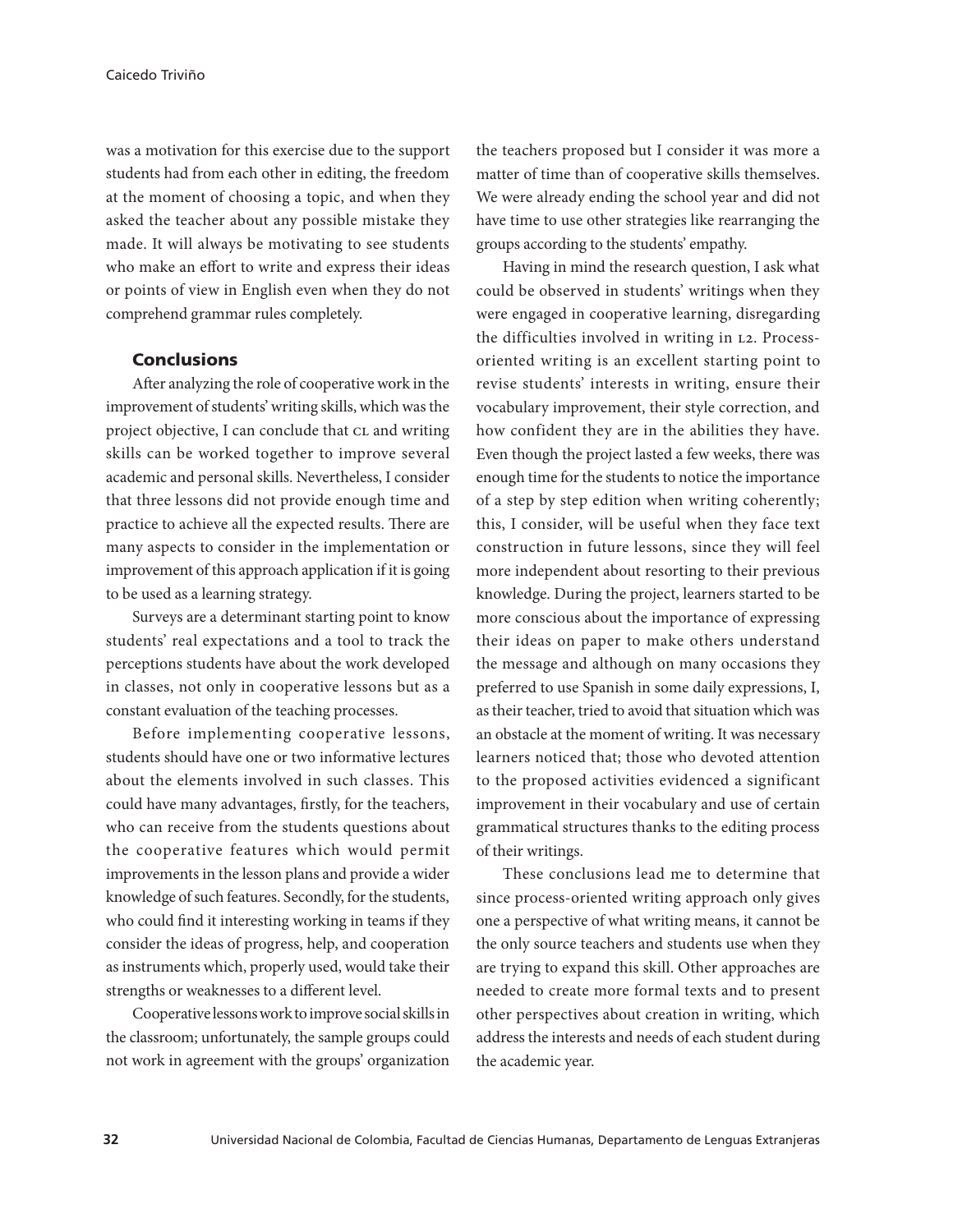#### Further Implications

CL is a strategy which is worth it to continue working on future lessons; this project has only been an approach to it and it would be necessary to work much more in it so that teacher and students completely master what CL involves. There are several details in this approach that need to be considered in the improvement of lesson planning and learners' appropriation of their roles during the classes.

Writing, though difficult, is a valuable source of prospects to improve L2 acquisition in schools. Sometimes it is impossible to track every student's progress in this skill but it is really worth it to take the time for it and to give meaningful feedback to learners.

Many times, due to curriculum requirements, teachers have to implement many strategies in many lessons, which do not always provide the results we expect. This is why it would be more useful to concentrate on just one activity so that we can focus more rigorously on students' results and progress.

#### References

- Almazroui, K. (2008). Strategies used by sixth grade students of the United Arab Emirates when standard spelling is unknown. In C. Coombe, A. Jendli, & P. Devidson (Eds.), *Teaching writing skills in EFL: Theory, research and pedagogy* (pp. 139-173). Dubai, AE: TESOL Arabia Publications.
- Arapoff, N. (1967). Writing: A thinking process. *TESOL Quarterly*, 1(2), 33-39.
- Arias, J., Cárdenas, C., & Estupiñán, F. (2005). *Aprendizaje cooperativo* [Cooperative learning]. Bogotá, CO: Universidad Pedagógica Nacional.
- Barkaoui, K. (2007). Teaching writing to second language learners: Insights from theory and research. *TESL Reporter, 40*(1), 35-48.
- Barnett, M. A. (1989). Writing as a process. *The French Review, 63*(1), 31-44.
- Burns, A. (1999). *Collaborative action research for English language teachers.* London, UK: Cambridge University Press.
- Christison, M. A. (1994). Cooperative learning in the EFL classroom. In T. Kral (Ed.), *Teacher development: Making the right moves. Selected articles from the English Teaching Forum 1989-1993* (pp. 139-147). Washington *D.C.*: English Language Programs Division.
- Curry, M. J., & Hewings, A. (2003). Approaches to teaching writing. In C. Coffin, M. J. Curry, S. Goodman, A. Hewings, T. M. Lillis, & J. Swann (Eds.), *Teaching academic writing* (pp. 19-44). London, UK: Routledge.
- Duin, A. H. (1986). Implementing cooperative learning groups in the writing curriculum. *Journal of Teaching Writing,* 5(2), 315-324.
- Durán, D. & Vidal, V. (2004). *Tutoría entre iguales: de la teoría a la práctica. Un método de aprendizaje cooperativo para la diversidad en secundaria* [Tutorials between equals: From theory to practice. A cooperative learning method for diversity in high school]. Barcelona, ES: Graó.
- Ferreiro, R., & Espino, M. (2000). El abc del aprendizaje cooperativo: trabajo en equipo para enseñar y aprender [Cooperative learning rudiments: Team work to teach and learn]. Mexico, D.F.: Editorial Trillas.
- Graham, S., & Perin, D. (2007). A meta-analysis of writing instruction for adolescent students. *Journal of Educational Psychology, 99*(3), 445-476.
- Harmer, J. (2007). *How to teach writing.* London, UK: Longman.
- Hinkel, E. (2015). *Effective curriculum for teaching L2 writing: Principles and techniques.* New York, NY: Routledge.
- Hyland, K. (2009). *Teaching and researching writing.*  London, UK: Pearson.
- Johnson, D. W., Johnson, R. T., & Holubec, E. J. (1995). *Los nuevos círculos de aprendizaje: cooperación en el salón de clases y en la escuela* [The new circles of learning: Cooperation in the classroom and school]. Alexandria, VA: ASCD.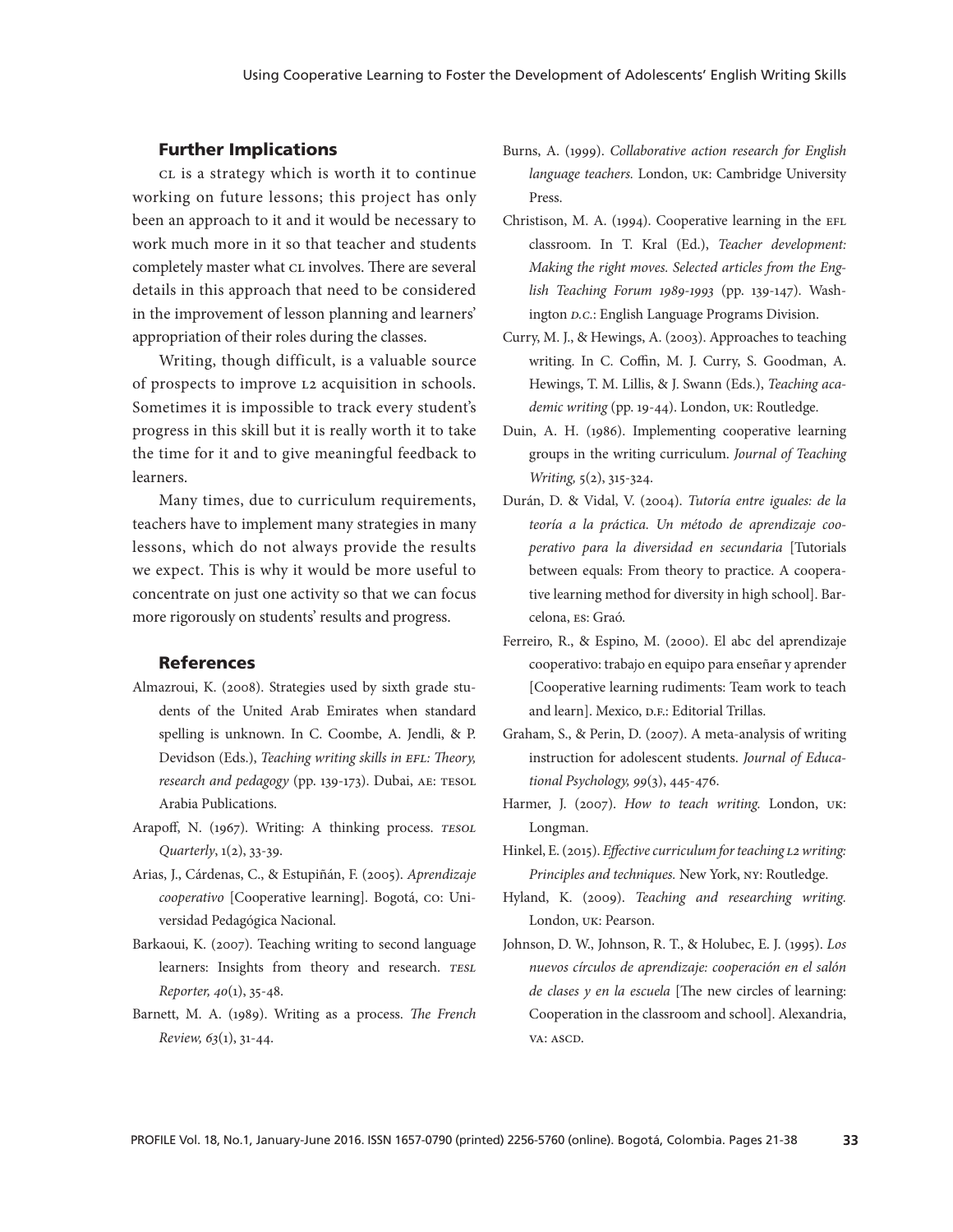- Johnson, D. W., Johnson, R. T., & Holubec, E. J. (1999). *El aprendizaje cooperativo en el aula* [Cooperative learning in the classroom]. Buenos Aires, AR: Paidós.
- Leki, I., Cumming, A., & Silva, T. (2008). *A synthesis of research on second language writing in English.* New York, NY: Routledge.
- McNiff, J. (2013). *Action research: Principles and practice.*  New York, NY: Routledge.
- Mills, G. E. (2007). *Action research: A guide for the teacher researcher.* Columbus, NJ: Pearson.
- Peregoy, S. F., & Boyle, O. F. (2001). *Reading, writing and learning in ESL: A resource book for teaching K-12 English learners.* New York, NY: Longman.
- Rivers, W. M. (1972). *Teaching foreign-language skills.* Chicago, IL: University of Chicago Press.
- Scott, V. M. (1995). *Rethinking foreign language writing.*  Boston, MA: Heinle Publishers.
- Vallejos, S. P. (n.d.). Herramientas didácticas y docentes: el test de David Kolb [Didactic and teaching tools: David Kolb's test]. Retrieved from http://www.rmm.cl/index\_ sub2.php?id\_contenido=10497&id\_seccion=2816&id\_ portal=432.
- Yi, J. (2009). Defining writing ability for classroom writing assessment in high schools. *Pan-Pacific Association of Applied Linguistics, 13*(1), 53-69.

### About the Author

**Paula Andrea Caicedo Triviño** holds a Bachelor Degree in Humanities from Universidad Pedagógica Nacional (Colombia) and a Diploma in translation English-Spanish from Universidad del Rosario (Colombia). Currently, she is a full time English teacher at Colegio Juana Escobar, Bogotá.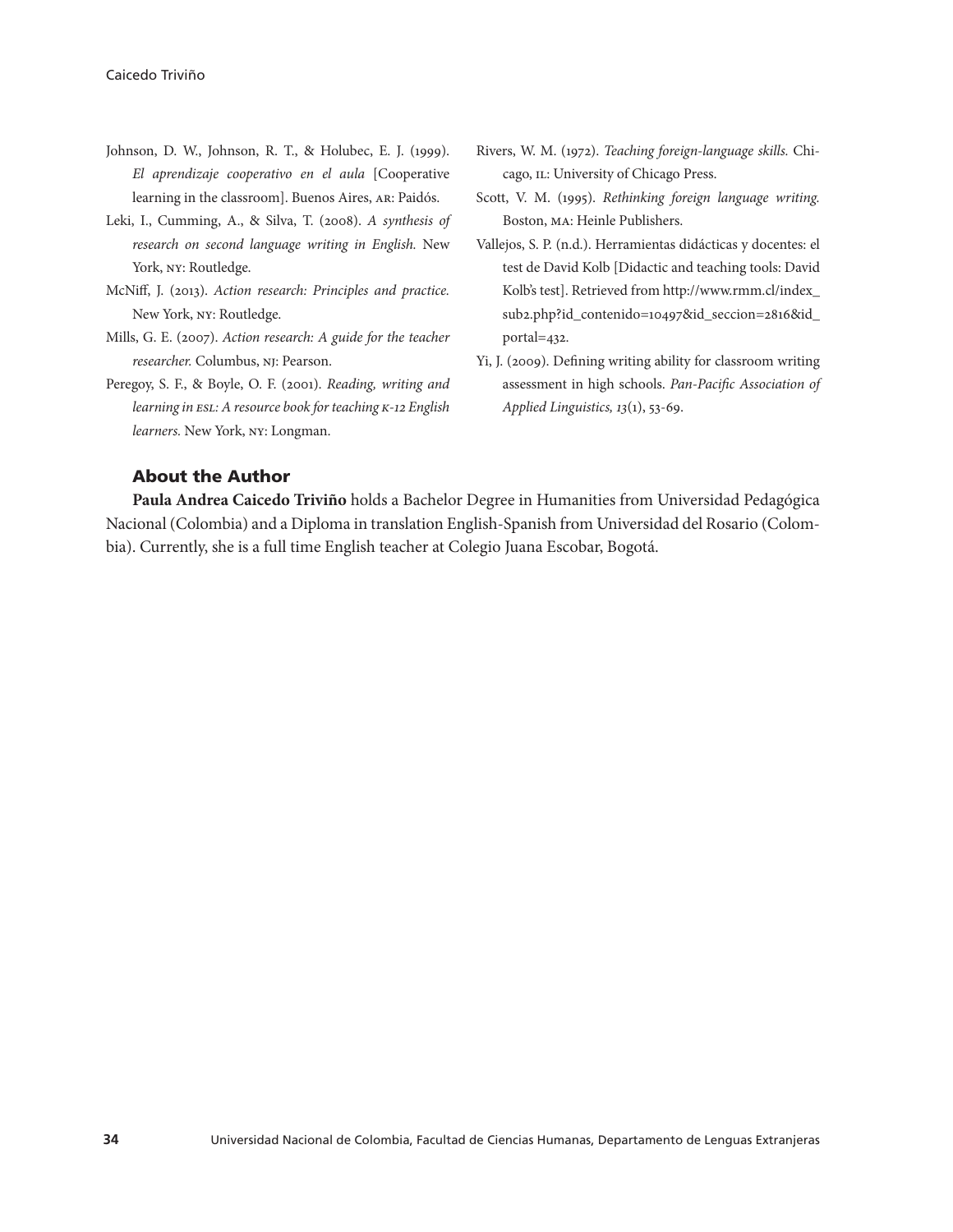# **Appendix A: Questionnaire 1**

Complete the headings writing your opinion about each one of the mentioned aspects:

- 1. I think writing is...
- 2. Writing in Spanish is...
- 3. Writing in English is...
- 4. The advantages of working individually are...
- 5. The disadvantages of working individually are...
- 6. The advantages of working in groups are...
- 7. The disadvantages of working in groups are...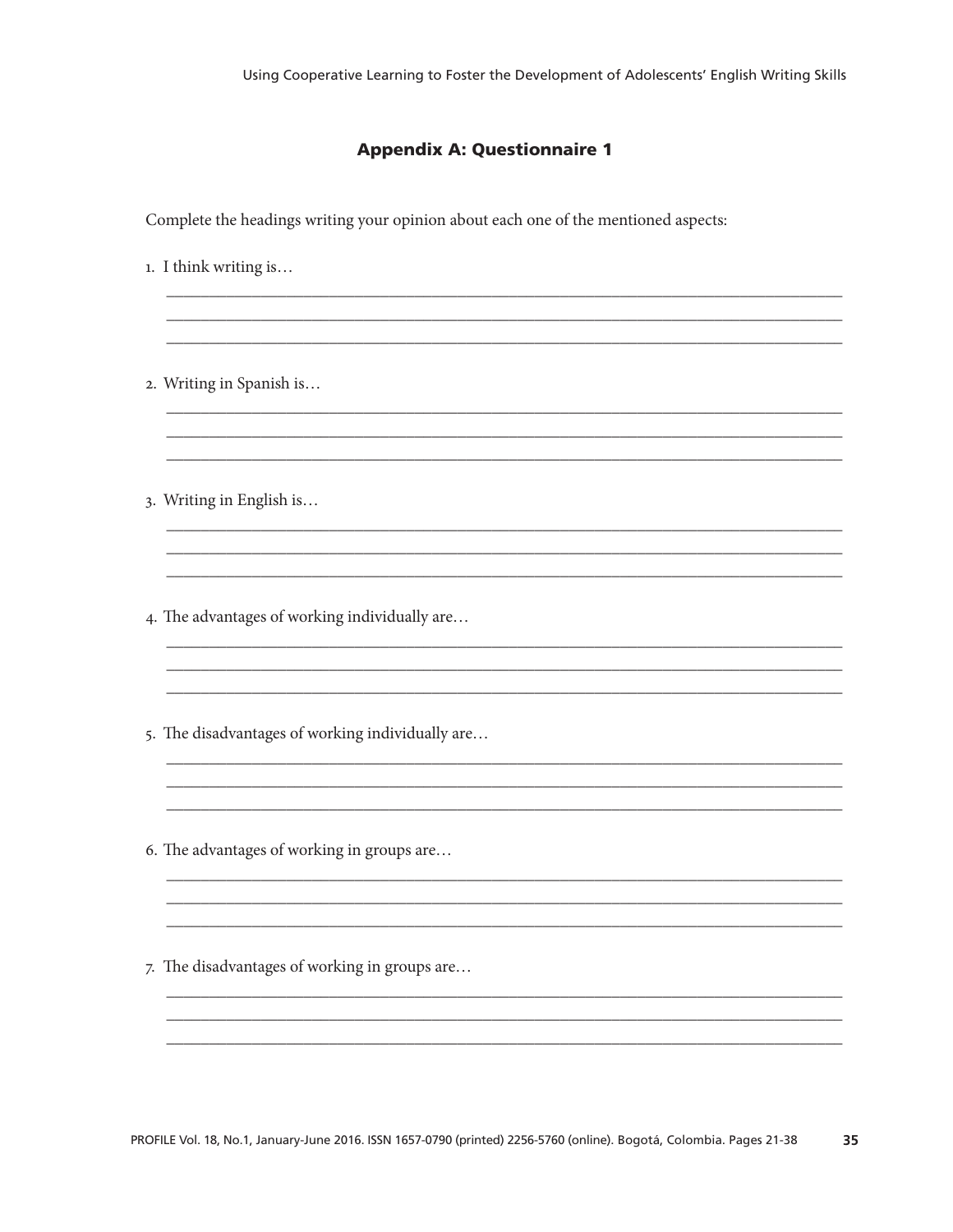# Appendix B: Lesson Plan Sample

**Cooperative Lesson 1: Comparatives**

**Content Area:** English **Classes:** 702-703-704

**Previous decisions and objective posing**

**Group Size:** Four students

**Students' assignment to each group:** taking into account who the leaders of the class are and who needs to improve in academic and discipline aspects.

**Classroom Arrangement:** U shaped.

**Materials:** English-Spanish dictionaries, comparatives list previously elaborated in class.

**Roles assignment:** Students write short sentences to tell the class about their appearance in the past comparing it with their actual appearance.

**Time:** 15 minutes for the teacher to explain the activity, skills, and evaluation percentages. 15 minutes for ss to draw themselves when they were 5 years old. 15 minutes to provide students with vocabulary and useful expressions. 10 minutes for SS to brainstorm about physical or intellectual aspects they want to compare. 40 minutes for sentences writing. Five minutes to organize the classroom.

**Academic objective:** strengthen SS skills in brainstorming, writing with a purpose, sharing their ideas, using previous concepts, and listening to others' opinions.

**Cooperative skills objective:** stay in the group, speak in a quiet voice, express ideas and opinions, and promote partners' participation.

#### **Lesson planning**

**Cooperative procedure description:** Mutual questioning technique will be used. SS are asked to draw themselves on a piece of paper to reflect on their appearance when they were 5 years old. After that, SS brainstorm with their group on which topic could be relevant to make a comparison of their way of being when children and their current way; they can include physical or personality issues. Finally, SS write in sentences next to their drawings of those aspects.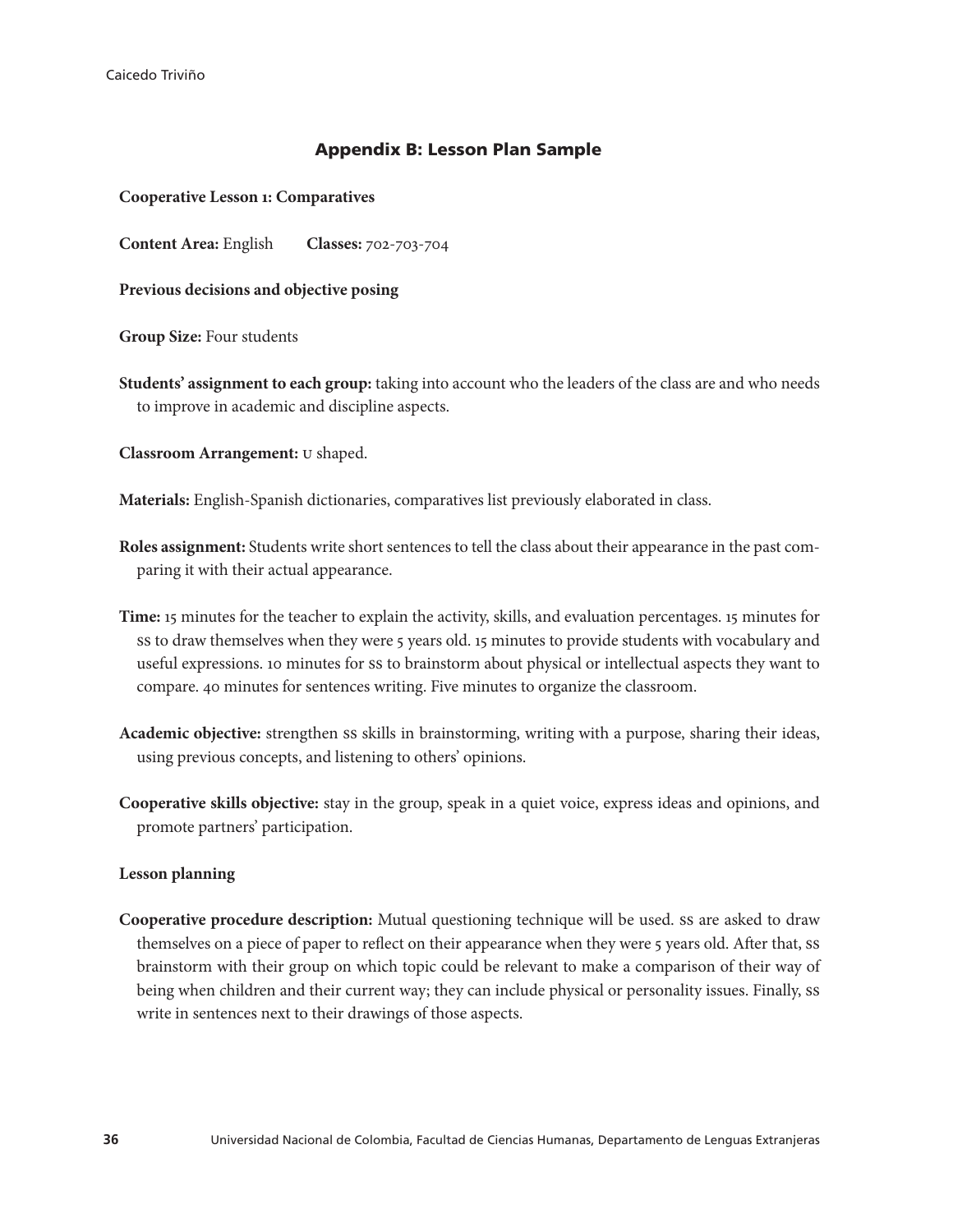### **Positive interdependence:**

**Resources:** SS will be given just one dictionary.

**Roles:** organizer (directs the brainstorm and encourages the group), recorder (verifies the group writings), observer (verifies the group is really working), and relationer (consults the comparatives rules).

**Reward:** If the whole group finishes 5 minutes earlier than the given time, they get extra points.

Success criteria: Cooperative skills are 50% and the written product 50% of the grade.

**Individual responsibility:** following instructions and performing his/her role in the group to reach success.

**Groups' cooperation:** respect other groups' activity development.

### **Intervention**

The T will explain the role of each S, the cooperative skills, success criteria, time, and will solve questions during the lesson.

#### **Evaluation and processing**

Students and teachers evaluate their own performance during the lesson having in mind the skills and objectives set.

#### **Activities explanation to the students**

Learners are given the topic of the lesson, the objectives in it, the cooperative lessons they must take into account during the whole class as success criteria. In the same way, the teacher tells them about the time limit for each activity during the lesson and reminds them about the roles they are playing in this specific lesson.